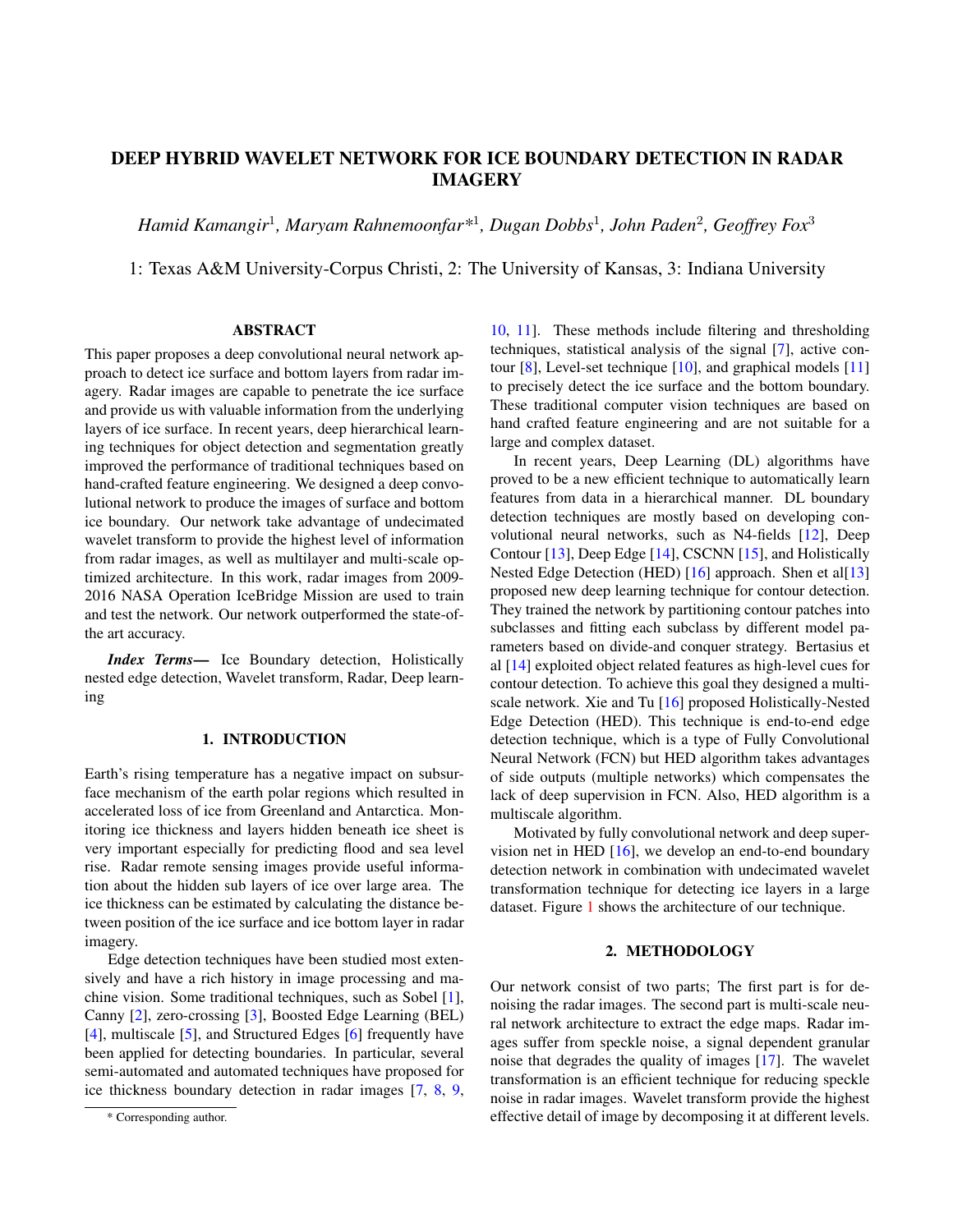

<span id="page-1-0"></span>Fig. 1. Deep hybrid wavelet network architecture for boundary detection.

However, discrete wavelet transformation is translation variant and some important coefficients will be lost during transformation. Due to this fact, undecimated discrete wavelet transform (UDWT) [\[17,](#page-3-16) [18\]](#page-3-17) is used at this research. The coefficients in the UDWT domain can be obtained by filtering the original signal by using of the following functions:

$$
H_{eq,l}^{j}(z) = \prod_{m=0}^{j-1} H_0(z^{2m})
$$
 (1)

$$
H_{eq,h}^{j}(z) = \left[\prod_{m=0}^{j-2} H_0(z^{2^m})\right] \cdot H_1(z^{2^j} - 1)
$$
 (2)

where l and h are the approximation (low level) and detail signals, respectively. Also, j denotes the level of decomposition.

In the first phase of our method following procedure is performed:

- 1. Smoothing the images: median filter and Savitzky-Golay filter [\[19\]](#page-3-18) are used to smooth the images. The second one is used to smooth a noisy signal whose frequency span (without noise) is large. The performance of this filter is much better than standard averaging filters, because this filter preserves the relevant high frequency components of signal, and minimize the least square error by filtering a polynomial frame of noisy data.
- 2. Decomposing the image A into wavelet sub-bands  $S(\epsilon)_{i,A}$ : Where i is decomposition level and( $\epsilon$ ) denotes the detail sub-bands such as horizontal, vertical or diagonal detail. We carried the decomposition up to level 3.
- 3. Thresholding: The minimum and maximum value of coefficients of each detail sub-band at each level are determined by using the thresholding method, which preserved all low level informations less than a threshold. All low level pixels at each level provide the general information of image with the highest effective details.
- 4. Enhanced directional smoothing is applied at each detail sub band at each level  $S(\epsilon)_{i,A}$  to protect the edges, based on the statistical relationship between the central pixel and its surrounding pixels.
- 5. Reconstruction is performed by using inverse undecimated wavelet transformation.

In the next phase, the multi-layer prediction network is made by training multiple independent networks. This multiple layer with various scales produce better results by combining the information of each side-output. In following, we denote the training set  $S = (X_n, Y_n), n =$  $1, N.X_n$  is initial provided image by UDWT and  $Y_n$  =  $y_j^n$ ,  $j = 1, |X_n|$ ,  $y_j^n$ 0, 1, the predicted labels or the corresponding ground truth binary boundary map for image  $X_n$ . All standard network layer parameters is denoted as W, and for M side-output layers associated with a classifier, corresponding weights are denoted as  $w = (w^{(1)}, ..., w^{(M)})$ . The loss function of HED [\[16\]](#page-3-15) is expressed as:

$$
L_{side}(W, w) = \sum_{m=1}^{M} \alpha_m l^m(W, w^m)
$$
 (3)

Where  $l^m$  are the side-layer losses on the side output of the layer of m. The loss function is computed over all pixels in a training input image  $X_n$  and target or edge map  $Y_n$ . As a matter of fact, 90% of the ground truth is non-edge and the distribution of edge and non-edge pixels is extremely biased, The class-balanced cross-entropy loss function is used to make a cost-sensitive loss function for biased sampling:

$$
l^{m}(W, w^{m}) = -\beta \sum_{j \in Y^{+}} log P(y_{j} = 1 | X; W, w^{m})
$$

$$
-(1 - \beta) \sum_{j \in Y^{-}} log P(y_{j} = 0 | X; W, w^{m})
$$

$$
= \sum_{jY} w(y_{j}) S(y_{j}, s_{j}^{m})
$$
(4)

Where  $Y-$  and  $Y+$  denote the edge and non-edge ground truth label sets, respectively. Sigmoid function operation is used to calculate the equation  $Pr(y_j = 1 | X; W, w^m)$  on the inner product  $s_j^m = w^m, f_j$  between the side layer parameters and the feature  $f_j$  at position j,  $P(y_j = 1 | X; W, w^m) =$  $\sigma(s_j^m)$ . Side-output predictions by using the weighted-fusion are added to the network and simultaneously learned the fusion weight during training. So, loss function becomes:

$$
L_{fuse}(W, w, h) = Dist(Y, Y_f)
$$
\n(5)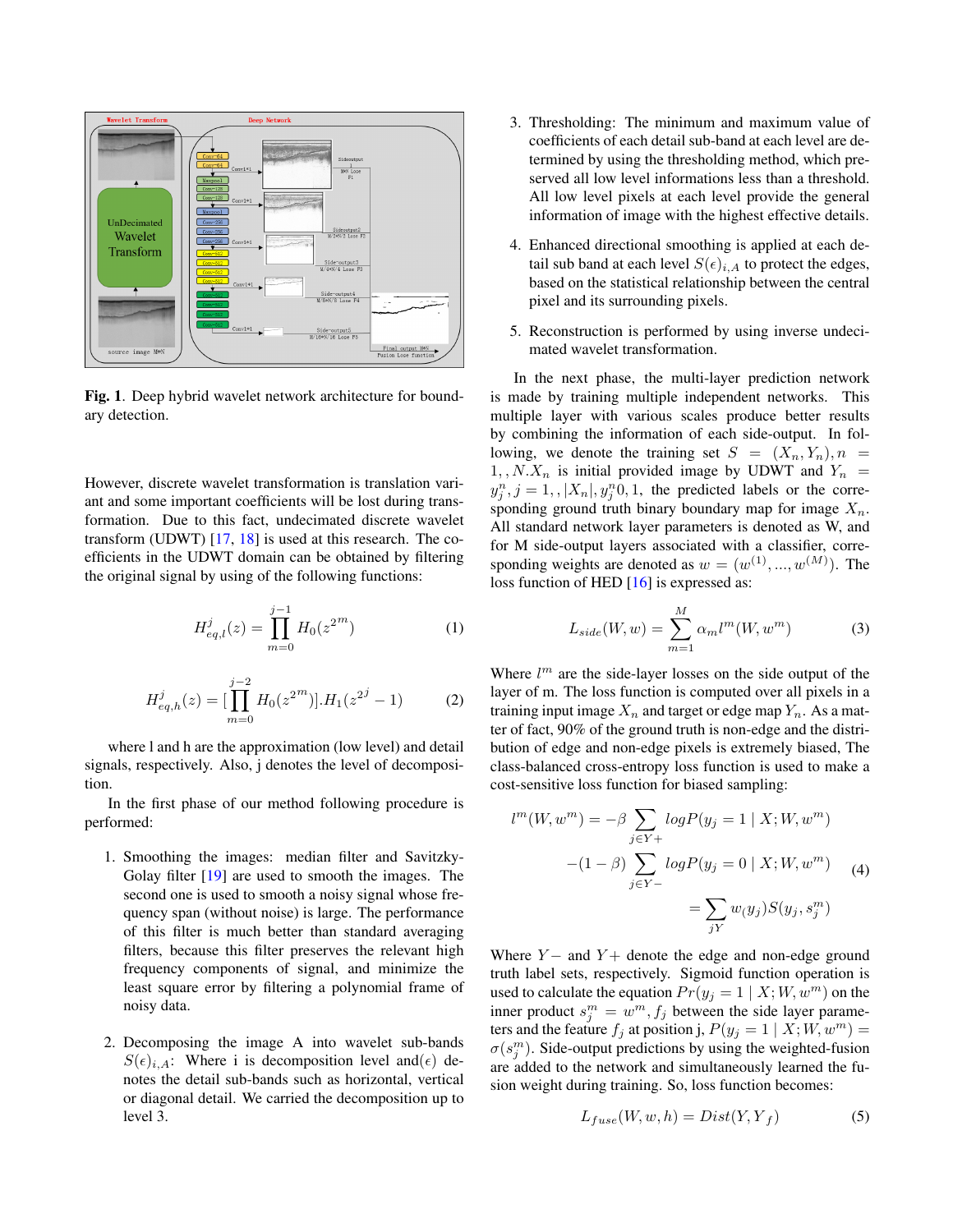

Fig. 2. Radar Image.

<span id="page-2-0"></span>Where  $Y_fuse\sigma(\sum_{m=1}^{M}h_m A_s^m)$  and  $h = (h_1, ..., h_M)$  is the fusion weight. Dist  $(Y, Y_f)$  is distance between the fused prediction and the ground truth label map. The overall objective function is written as follows:

$$
L_{Final}(W, w, h) = L_{fuse}(W, w) + L_{fuse}(W, w, h)
$$
 (6)

It is optimized using common Stochastic Gradient Descent (SGD) training with momentum. The final unified output can be obtained by aggregation the generated edge maps from each side output and the weighed fusion layer:

$$
Y_{Final} = Average(Y_{fuse}, Y_{side}^{1}, ..., Y_{side}^{M})
$$
 (7)

### 3. EXPERIMENTAL RESULTS

In this work, we have used the radar images provided by NASA Operation IceBridge Mission from year 2009 for testing and 2010-2016 for training the network. In the first experiment, we used the pre-trained HED network with BSDS500 [\[20\]](#page-3-19) which produced the F-measure  $= 0.73$ . In the next experiment, we trained the network with the ice images (2010- 2016), which as expected the results reached a higher accuracy of boundary detection (f-measure  $= 0.751$ ). Our deep hybrid undecimated wavelet network by training the network with ice data set from 2010 to 2016 provide the highest performance (0.771). We also compared this technique with two traditional techniques, canny and multiscale gradient magnitude (MSGM) technique [\[5\]](#page-3-4). The results are summarized in table 1.

## 3.1. Training With NASA Operation IceBridge Mission dataset

The hyper-parameters used in this implementation include: mini-batch size 10, learning rate  $(1e-6)$ , loss-weight  $\alpha_m$  for each side-output layer 1, momentum 0.9 of the fusion layer weights 1/5, weight decay 0.0002, number of training iterations 10,000; divided learning rate by 10 after 5,000. To evaluate this algorithm, 820 images were used for training and



Fig. 3. The result of ice surface and bottom boundary detection

<span id="page-2-1"></span>Table 1. The results of boundary detection techniques

| <b>Techniques</b> | <b>Precision</b> | Recall | <b>F-measure</b> |
|-------------------|------------------|--------|------------------|
| Canny[2]          | 0.741            | 0.721  | 0.727            |
| MSGM[5]           | 0.739            | 0.702  | 0.721            |
| HED[16]           | 0.742            | 0.717  | 0.730            |
| <b>HED-ICE</b>    | 0.782            | 0.722  | 0.751            |
| Deep Hybrid net   | 0.801            | 0.742  | 0.771            |

100 images for testing. Ground-truth imgaes have been prepared by manualy labeling the images by human. The input and output images are shown in Figure [2](#page-2-0) and Figure [3](#page-2-1) .

#### 3.2. Assessment

To evaluate the performance of our technique we calculated precision, recall, and F-measure on our testing dataset.*Precision* is the fraction of detections that are true positives rather than false positives, and *recall* is the fraction of true positives that are detected rather than missed. *F-measure* is the weighted harmonic mean of precision and recall.The balanced F-measure ( $\beta = 1$ ) is used.

The performance of our techniques (Deep hybrid net) in comparison with Canny<sup>[\[2\]](#page-3-1)</sup>, MSGM<sup>[\[5\]](#page-3-4)</sup>, HED<sup>[\[16\]](#page-3-15)</sup>, pretrained with BSDS500 dataset (HED), and HED trained on Ice RADAR dataset (HED-ICE) is listed in table 1. Our deep hybrid network achieved the highest F-measure accuracy (0.771).

#### 4. CONCLUSIONS

Here we presented a deep hybrid wavelet network for detecting ice surface and bottom boundaries from radar images. We reached the F-measure of 0.77 on the NASA Operation Ice-Bridge Mission dataset. Our experimental results in comparison to the state-of-the-art techniques showed the efficiencyy of our technique.